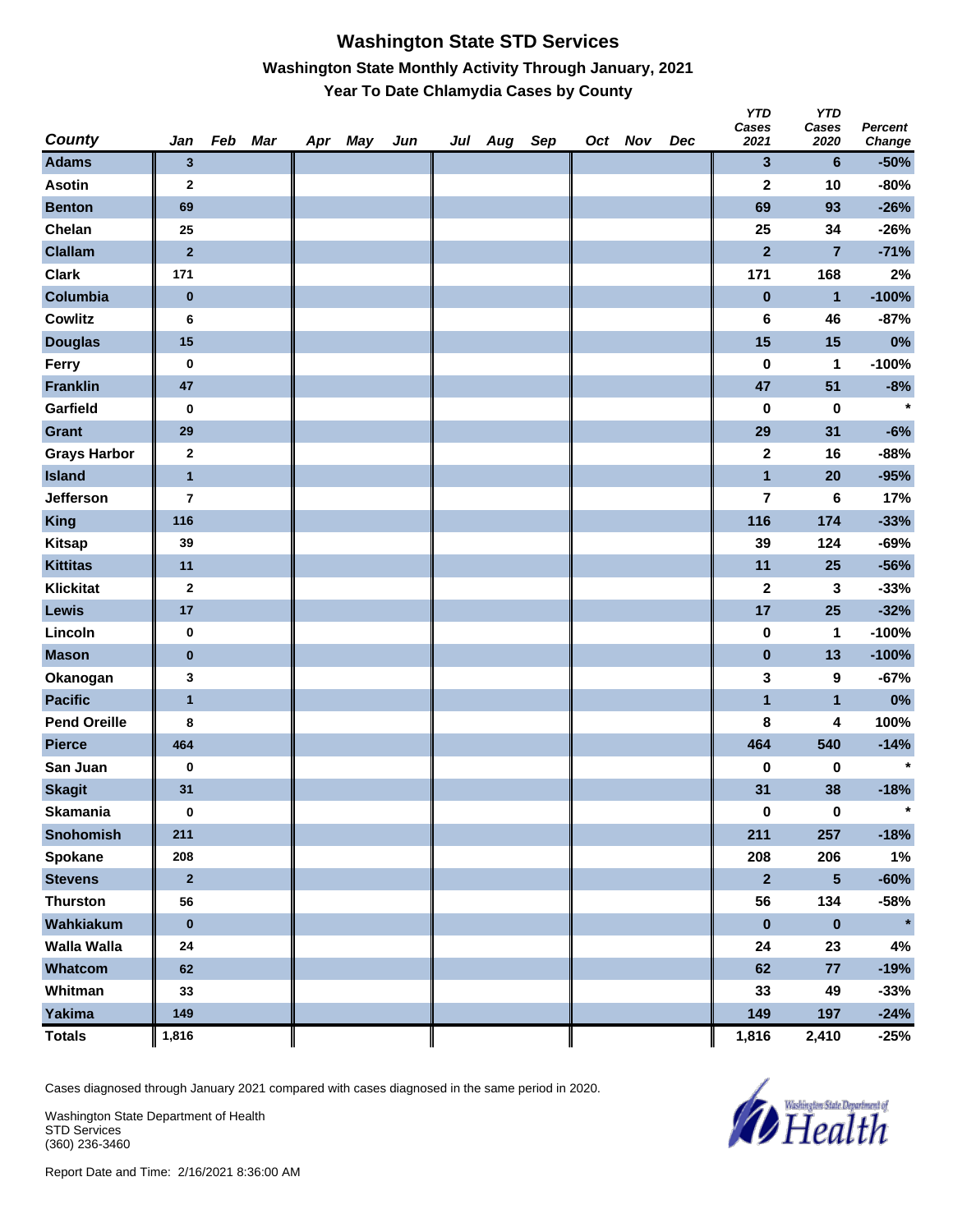## **Washington State STD Services Washington State Monthly Activity Through January, 2021 Year To Date Gonorrhea Cases by County**

| County              | Jan            | Feb Mar | Apr May | Jun | Jul Aug Sep |  | Oct Nov | Dec | <b>YTD</b><br>Cases<br>2021 | <b>YTD</b><br>Cases<br>2020 | <b>Percent</b><br>Change |
|---------------------|----------------|---------|---------|-----|-------------|--|---------|-----|-----------------------------|-----------------------------|--------------------------|
| <b>Adams</b>        | $\mathbf{2}$   |         |         |     |             |  |         |     | $\mathbf{2}$                | 1                           | 100%                     |
| <b>Asotin</b>       | $\mathbf{2}$   |         |         |     |             |  |         |     | $\mathbf 2$                 | 1                           | 100%                     |
| <b>Benton</b>       | 19             |         |         |     |             |  |         |     | 19                          | 19                          | 0%                       |
| Chelan              | $\mathbf{1}$   |         |         |     |             |  |         |     | 1                           | $\overline{\mathbf{r}}$     | $-86%$                   |
| <b>Clallam</b>      | $\overline{1}$ |         |         |     |             |  |         |     | $\mathbf{1}$                | $\overline{2}$              | $-50%$                   |
| <b>Clark</b>        | 68             |         |         |     |             |  |         |     | 68                          | 61                          | 11%                      |
| Columbia            | $\pmb{0}$      |         |         |     |             |  |         |     | $\pmb{0}$                   | $\mathbf{1}$                | $-100%$                  |
| <b>Cowlitz</b>      | $\mathbf{1}$   |         |         |     |             |  |         |     | 1                           | 8                           | $-88%$                   |
| <b>Douglas</b>      | $\bf{0}$       |         |         |     |             |  |         |     | $\pmb{0}$                   | 3                           | $-100%$                  |
| Ferry               | 0              |         |         |     |             |  |         |     | $\pmb{0}$                   | $\pmb{0}$                   | $\star$                  |
| <b>Franklin</b>     | 15             |         |         |     |             |  |         |     | 15                          | 10                          | 50%                      |
| Garfield            | 0              |         |         |     |             |  |         |     | 0                           | $\bf{0}$                    | $\star$                  |
| <b>Grant</b>        | $6\phantom{1}$ |         |         |     |             |  |         |     | $6\phantom{a}$              | $\overline{7}$              | $-14%$                   |
| <b>Grays Harbor</b> | $\mathbf{1}$   |         |         |     |             |  |         |     | 1                           | $\overline{\mathbf{r}}$     | $-86%$                   |
| <b>Island</b>       | $\mathbf 2$    |         |         |     |             |  |         |     | $\overline{2}$              | $\overline{2}$              | $0\%$                    |
| Jefferson           | 1              |         |         |     |             |  |         |     | 1                           | 0                           | $\star$                  |
| <b>King</b>         | 281            |         |         |     |             |  |         |     | 281                         | 441                         | $-36%$                   |
| <b>Kitsap</b>       | 11             |         |         |     |             |  |         |     | 11                          | 28                          | $-61%$                   |
| <b>Kittitas</b>     | $\mathbf 2$    |         |         |     |             |  |         |     | $\mathbf{2}$                | 4                           | $-50%$                   |
| <b>Klickitat</b>    | $\mathbf{1}$   |         |         |     |             |  |         |     | 1                           | 1                           | $0\%$                    |
| <b>Lewis</b>        | $6\phantom{1}$ |         |         |     |             |  |         |     | $6\phantom{a}$              | $5\phantom{.0}$             | 20%                      |
| Lincoln             | 0              |         |         |     |             |  |         |     | 0                           | 2                           | $-100%$                  |
| <b>Mason</b>        | $\bf{0}$       |         |         |     |             |  |         |     | $\pmb{0}$                   | $\mathbf{1}$                | $-100%$                  |
| Okanogan            | $\bf{2}$       |         |         |     |             |  |         |     | $\mathbf 2$                 | 1                           | 100%                     |
| <b>Pacific</b>      | $\pmb{0}$      |         |         |     |             |  |         |     | $\pmb{0}$                   | $\mathbf{1}$                | $-100%$                  |
| <b>Pend Oreille</b> | $\bf{0}$       |         |         |     |             |  |         |     | 0                           | 1                           | $-100%$                  |
| <b>Pierce</b>       | 155            |         |         |     |             |  |         |     | 155                         | 228                         | $-32%$                   |
| San Juan            | $\pmb{0}$      |         |         |     |             |  |         |     | 0                           | 0                           | $\star$                  |
| <b>Skagit</b>       | $\overline{7}$ |         |         |     |             |  |         |     | $\overline{7}$              | 16                          | $-56%$                   |
| <b>Skamania</b>     | $\bf{0}$       |         |         |     |             |  |         |     | $\pmb{0}$                   | $\pmb{0}$                   | $\star$                  |
| Snohomish           | 64             |         |         |     |             |  |         |     | 64                          | 78                          | $-18%$                   |
| Spokane             | 41             |         |         |     |             |  |         |     | 41                          | 78                          | $-47%$                   |
| <b>Stevens</b>      | $\mathbf{1}$   |         |         |     |             |  |         |     | $\overline{\mathbf{1}}$     | 4                           | $-75%$                   |
| <b>Thurston</b>     | 13             |         |         |     |             |  |         |     | 13                          | 25                          | $-48%$                   |
| Wahkiakum           | $\pmb{0}$      |         |         |     |             |  |         |     | $\pmb{0}$                   | $\pmb{0}$                   | $\star$                  |
| Walla Walla         | 3              |         |         |     |             |  |         |     | 3                           | $\overline{7}$              | $-57%$                   |
| Whatcom             | 17             |         |         |     |             |  |         |     | 17                          | 12                          | 42%                      |
| Whitman             | $\mathbf{2}$   |         |         |     |             |  |         |     | $\mathbf{2}$                | 5                           | $-60%$                   |
| <b>Yakima</b>       | 36             |         |         |     |             |  |         |     | 36                          | 34                          | $6\%$                    |
| <b>Totals</b>       | 761            |         |         |     |             |  |         |     | 761                         | 1,101                       | $-31%$                   |

Cases diagnosed through January 2021 compared with cases diagnosed in the same period in 2020.

Washington State Department of Health STD Services (360) 236-3460

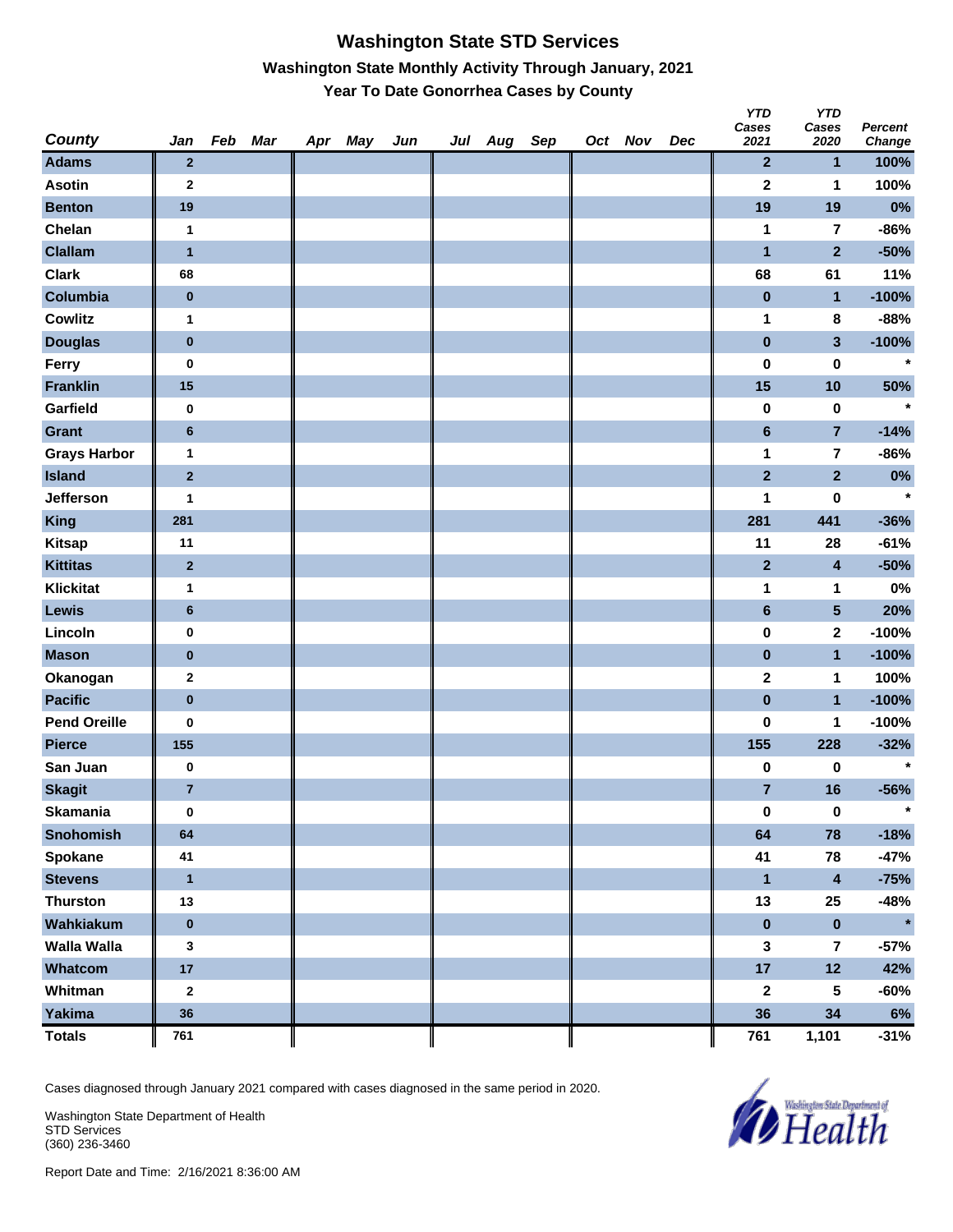# **Washington State STD Services Washington State Monthly Activity Through January, 2021 Year To Date Herpes Simplex Cases by County**

| <b>County</b>       | Jan                     | Feb Mar | Apr May | Jun | Jul Aug Sep |  | Oct Nov | Dec | <b>YTD</b><br>Cases<br>2021 | <b>YTD</b><br>Cases<br>2020 | <b>Percent</b><br>Change |
|---------------------|-------------------------|---------|---------|-----|-------------|--|---------|-----|-----------------------------|-----------------------------|--------------------------|
| <b>Adams</b>        | $\bf{0}$                |         |         |     |             |  |         |     | $\pmb{0}$                   | $\pmb{0}$                   |                          |
| <b>Asotin</b>       | 0                       |         |         |     |             |  |         |     | $\bf{0}$                    | $\bf{0}$                    | $\star$                  |
| <b>Benton</b>       | ${\bf 5}$               |         |         |     |             |  |         |     | $\overline{\mathbf{5}}$     | $\overline{\mathbf{4}}$     | 25%                      |
| Chelan              | 0                       |         |         |     |             |  |         |     | $\pmb{0}$                   | 1                           | $-100%$                  |
| <b>Clallam</b>      | $\pmb{0}$               |         |         |     |             |  |         |     | $\pmb{0}$                   | $\pmb{0}$                   | $\star$                  |
| <b>Clark</b>        | 6                       |         |         |     |             |  |         |     | $\bf 6$                     | ${\bf 20}$                  | $-70%$                   |
| Columbia            | $\pmb{0}$               |         |         |     |             |  |         |     | $\pmb{0}$                   | $\pmb{0}$                   | $\star$                  |
| <b>Cowlitz</b>      | $\bf{0}$                |         |         |     |             |  |         |     | $\pmb{0}$                   | 1                           | $-100%$                  |
| <b>Douglas</b>      | $\bf{0}$                |         |         |     |             |  |         |     | $\pmb{0}$                   | $\pmb{0}$                   | $\star$                  |
| Ferry               | 0                       |         |         |     |             |  |         |     | 0                           | $\pmb{0}$                   | $\star$                  |
| <b>Franklin</b>     | $\mathbf{3}$            |         |         |     |             |  |         |     | $\mathbf{3}$                | $\overline{\mathbf{4}}$     | $-25%$                   |
| Garfield            | 0                       |         |         |     |             |  |         |     | $\pmb{0}$                   | 0                           | $\star$                  |
| Grant               | $\overline{\mathbf{4}}$ |         |         |     |             |  |         |     | $\overline{\mathbf{4}}$     | $\mathbf{3}$                | 33%                      |
| <b>Grays Harbor</b> | 0                       |         |         |     |             |  |         |     | $\pmb{0}$                   | $\mathbf{2}$                | $-100%$                  |
| <b>Island</b>       | $\pmb{0}$               |         |         |     |             |  |         |     | $\pmb{0}$                   | $\overline{2}$              | $-100%$                  |
| Jefferson           | 0                       |         |         |     |             |  |         |     | $\pmb{0}$                   | $\pmb{0}$                   | $\star$                  |
| <b>King</b>         | $\pmb{0}$               |         |         |     |             |  |         |     | $\pmb{0}$                   | $\mathbf 0$                 | $\star$                  |
| <b>Kitsap</b>       | 6                       |         |         |     |             |  |         |     | 6                           | 7                           | $-14%$                   |
| <b>Kittitas</b>     | $\pmb{0}$               |         |         |     |             |  |         |     | $\pmb{0}$                   | $\pmb{0}$                   |                          |
| <b>Klickitat</b>    | 0                       |         |         |     |             |  |         |     | 0                           | $\pmb{0}$                   |                          |
| Lewis               | $\bf{0}$                |         |         |     |             |  |         |     | $\pmb{0}$                   | $\pmb{0}$                   |                          |
| Lincoln             | 0                       |         |         |     |             |  |         |     | $\pmb{0}$                   | 0                           | $\star$                  |
| <b>Mason</b>        | $\pmb{0}$               |         |         |     |             |  |         |     | $\pmb{0}$                   | $\mathbf{1}$                | $-100%$                  |
| Okanogan            | $\bf{0}$                |         |         |     |             |  |         |     | $\pmb{0}$                   | 1                           | $-100%$                  |
| <b>Pacific</b>      | $\pmb{0}$               |         |         |     |             |  |         |     | $\pmb{0}$                   | $\pmb{0}$                   | $\star$                  |
| <b>Pend Oreille</b> | 0                       |         |         |     |             |  |         |     | 0                           | 1                           | $-100%$                  |
| <b>Pierce</b>       | 34                      |         |         |     |             |  |         |     | 34                          | 60                          | $-43%$                   |
| San Juan            | $\bf{0}$                |         |         |     |             |  |         |     | 0                           | 0                           | $\star$                  |
| <b>Skagit</b>       | $\mathbf{3}$            |         |         |     |             |  |         |     | 3                           | $\overline{2}$              | 50%                      |
| <b>Skamania</b>     | $\bf{0}$                |         |         |     |             |  |         |     | $\pmb{0}$                   | $\pmb{0}$                   | $\star$                  |
| <b>Snohomish</b>    | 16                      |         |         |     |             |  |         |     | 16                          | 18                          | $-11%$                   |
| <b>Spokane</b>      | 11                      |         |         |     |             |  |         |     | 11                          | 15                          | $-27%$                   |
| <b>Stevens</b>      | $\pmb{0}$               |         |         |     |             |  |         |     | $\pmb{0}$                   | $\overline{\mathbf{2}}$     | $-100%$                  |
| <b>Thurston</b>     | 4                       |         |         |     |             |  |         |     | 4                           | 14                          | $-71%$                   |
| Wahkiakum           | $\pmb{0}$               |         |         |     |             |  |         |     | $\pmb{0}$                   | $\pmb{0}$                   |                          |
| <b>Walla Walla</b>  | $\mathbf{1}$            |         |         |     |             |  |         |     | $\mathbf 1$                 | $\pmb{0}$                   |                          |
| Whatcom             | $\mathbf{3}$            |         |         |     |             |  |         |     | $\overline{\mathbf{3}}$     | $\overline{9}$              | $-67%$                   |
| Whitman             | $\bf{0}$                |         |         |     |             |  |         |     | $\pmb{0}$                   | $\mathbf{1}$                | $-100%$                  |
| Yakima              | $\mathbf 3$             |         |         |     |             |  |         |     | $\overline{\mathbf{3}}$     | $\overline{7}$              | $-57%$                   |
| <b>Totals</b>       | 99                      |         |         |     |             |  |         |     | 99                          | 175                         | $-43%$                   |

Cases diagnosed through January 2021 compared with cases diagnosed in the same period in 2020.

Washington State Department of Health STD Services (360) 236-3460

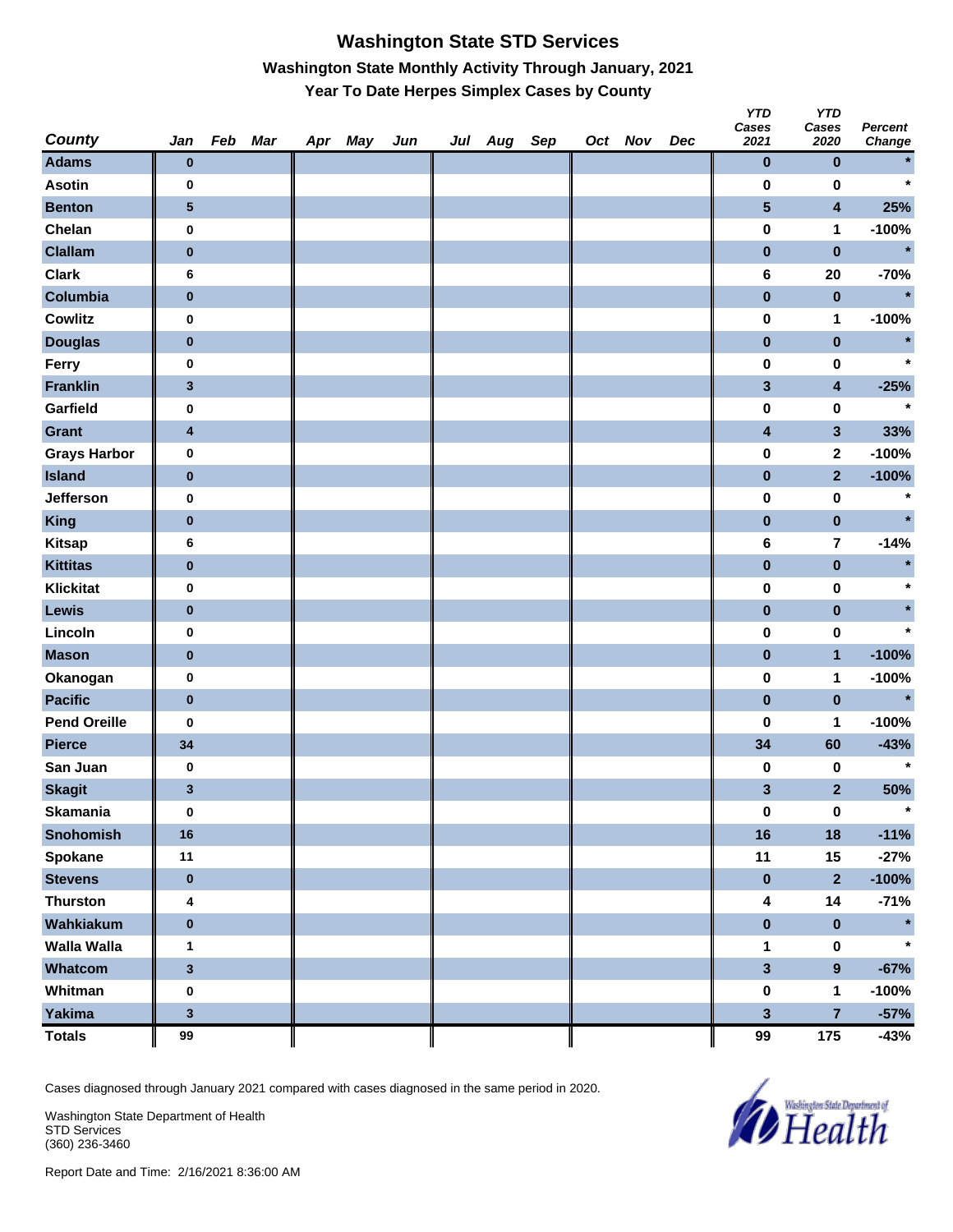#### **Washington State STD Services Washington State Monthly Activity Through January, 2021 Year To Date Syphilis Cases by County**

| <b>County</b>       | Jan                     | Feb Mar | Apr May | Jun | Jul Aug | Sep | Oct Nov | Dec | טוז<br>Cases<br>2021    | טוז<br>Cases<br>2020    | <b>Percent</b><br>Change |
|---------------------|-------------------------|---------|---------|-----|---------|-----|---------|-----|-------------------------|-------------------------|--------------------------|
| <b>Adams</b>        | $\bf{0}$                |         |         |     |         |     |         |     | $\mathbf 0$             | $\bf{0}$                |                          |
| <b>Asotin</b>       | 0                       |         |         |     |         |     |         |     | $\bf{0}$                | $\bf{0}$                | $\star$                  |
| <b>Benton</b>       | $\overline{\mathbf{4}}$ |         |         |     |         |     |         |     | $\overline{\mathbf{4}}$ | $\mathbf{1}$            | 300%                     |
| Chelan              | $\bf{0}$                |         |         |     |         |     |         |     | $\pmb{0}$               | $\pmb{0}$               | $\star$                  |
| <b>Clallam</b>      | $\overline{1}$          |         |         |     |         |     |         |     | $\mathbf{1}$            | $\pmb{0}$               |                          |
| <b>Clark</b>        | 12                      |         |         |     |         |     |         |     | 12                      | 26                      | $-54%$                   |
| Columbia            | $\pmb{0}$               |         |         |     |         |     |         |     | $\pmb{0}$               | $\pmb{0}$               |                          |
| <b>Cowlitz</b>      | $\mathbf{2}$            |         |         |     |         |     |         |     | $\mathbf 2$             | 3                       | $-33%$                   |
| <b>Douglas</b>      | $\pmb{0}$               |         |         |     |         |     |         |     | $\pmb{0}$               | $\pmb{0}$               |                          |
| Ferry               | 0                       |         |         |     |         |     |         |     | $\pmb{0}$               | $\pmb{0}$               | $\star$                  |
| <b>Franklin</b>     | $\bf{0}$                |         |         |     |         |     |         |     | $\pmb{0}$               | $\overline{2}$          | $-100%$                  |
| Garfield            | 0                       |         |         |     |         |     |         |     | $\bf{0}$                | $\pmb{0}$               | $\star$                  |
| Grant               | $\bf{0}$                |         |         |     |         |     |         |     | $\pmb{0}$               | $\overline{\mathbf{4}}$ | $-100%$                  |
| <b>Grays Harbor</b> | $\pmb{0}$               |         |         |     |         |     |         |     | $\pmb{0}$               | 4                       | $-100%$                  |
| <b>Island</b>       | $\pmb{0}$               |         |         |     |         |     |         |     | $\pmb{0}$               | $\mathbf{1}$            | $-100%$                  |
| Jefferson           | 0                       |         |         |     |         |     |         |     | $\bf{0}$                | $\pmb{0}$               | $\star$                  |
| <b>King</b>         | 43                      |         |         |     |         |     |         |     | 43                      | 79                      | $-46%$                   |
| <b>Kitsap</b>       | 4                       |         |         |     |         |     |         |     | 4                       | 6                       | $-33%$                   |
| <b>Kittitas</b>     | $\mathbf{1}$            |         |         |     |         |     |         |     | $\mathbf{1}$            | $\pmb{0}$               | $\star$                  |
| <b>Klickitat</b>    | 0                       |         |         |     |         |     |         |     | $\pmb{0}$               | $\pmb{0}$               | $\star$                  |
| Lewis               | $\mathbf{2}$            |         |         |     |         |     |         |     | $\mathbf{2}$            | $\mathbf{1}$            | 100%                     |
| Lincoln             | 0                       |         |         |     |         |     |         |     | $\pmb{0}$               | $\pmb{0}$               | $\star$                  |
| <b>Mason</b>        | $\bf{0}$                |         |         |     |         |     |         |     | $\pmb{0}$               | $\overline{2}$          | $-100%$                  |
| Okanogan            | $\bf{2}$                |         |         |     |         |     |         |     | $\mathbf 2$             | $\pmb{0}$               | $\ast$                   |
| <b>Pacific</b>      | $\pmb{0}$               |         |         |     |         |     |         |     | $\pmb{0}$               | $\pmb{0}$               |                          |
| <b>Pend Oreille</b> | 0                       |         |         |     |         |     |         |     | 0                       | 0                       |                          |
| <b>Pierce</b>       | 29                      |         |         |     |         |     |         |     | 29                      | 22                      | 32%                      |
| San Juan            | $\bf{0}$                |         |         |     |         |     |         |     | 0                       | 0                       | $\star$                  |
| <b>Skagit</b>       | $\bf{0}$                |         |         |     |         |     |         |     | $\pmb{0}$               | $\pmb{0}$               |                          |
| <b>Skamania</b>     | $\pmb{0}$               |         |         |     |         |     |         |     | $\pmb{0}$               | $\pmb{0}$               | $\star$                  |
| Snohomish           | 15                      |         |         |     |         |     |         |     | 15                      | $\overline{9}$          | 67%                      |
| <b>Spokane</b>      | 15                      |         |         |     |         |     |         |     | 15                      | 18                      | $-17%$                   |
| <b>Stevens</b>      | $\pmb{0}$               |         |         |     |         |     |         |     | $\pmb{0}$               | $\mathbf{1}$            | $-100%$                  |
| <b>Thurston</b>     | 6                       |         |         |     |         |     |         |     | $\bf 6$                 | 5                       | 20%                      |
| Wahkiakum           | $\pmb{0}$               |         |         |     |         |     |         |     | $\pmb{0}$               | $\pmb{0}$               | $\star$                  |
| <b>Walla Walla</b>  | $\bf{0}$                |         |         |     |         |     |         |     | $\pmb{0}$               | $\pmb{0}$               | $\star$                  |
| Whatcom             | $\overline{\mathbf{5}}$ |         |         |     |         |     |         |     | $5\phantom{a}$          | $\overline{2}$          | 150%                     |
| Whitman             | $\bf{0}$                |         |         |     |         |     |         |     | $\pmb{0}$               | $\pmb{0}$               | $\star$                  |
| <b>Yakima</b>       | $\mathbf 3$             |         |         |     |         |     |         |     | $\overline{\mathbf{3}}$ | $\overline{2}$          | 50%                      |
| <b>Totals</b>       | 144                     |         |         |     |         |     |         |     | 144                     | 188                     | $-23%$                   |

Cases diagnosed through January 2021 compared with cases diagnosed in the same period in 2020.

Washington State Department of Health STD Services (360) 236-3460



*Y* 

*YTD*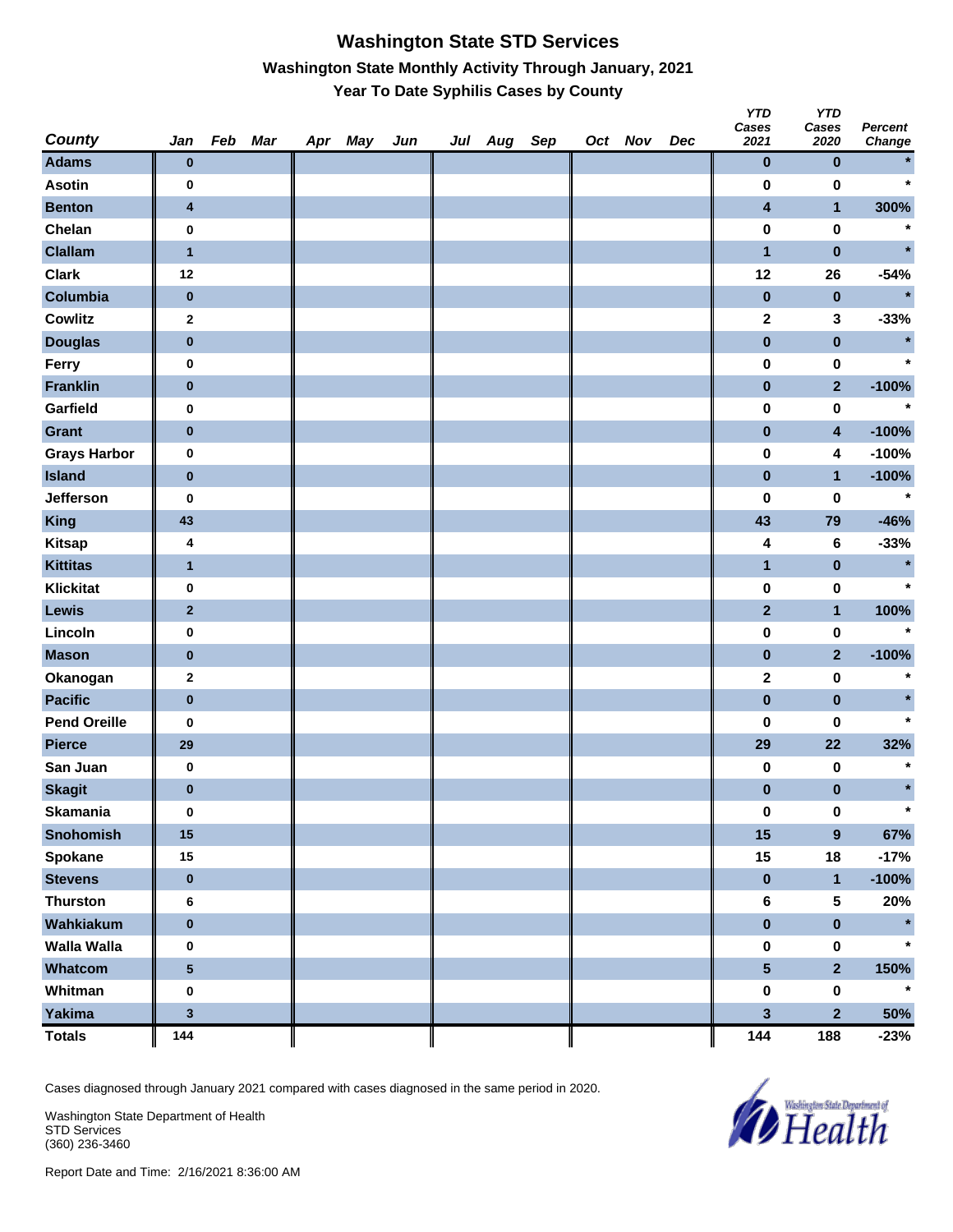# **Washington State STD Services Washington State Monthly Activity Through January, 2021 Year To Date Syphilis-P&S Cases by County**

| <b>County</b>       | Jan                     | Feb Mar | Apr May | Jun | Jul Aug Sep |  | Oct Nov | Dec | <b>YTD</b><br>Cases<br>2021 | <b>YTD</b><br>Cases<br>2020 | <b>Percent</b><br>Change |
|---------------------|-------------------------|---------|---------|-----|-------------|--|---------|-----|-----------------------------|-----------------------------|--------------------------|
| <b>Adams</b>        | $\bf{0}$                |         |         |     |             |  |         |     | $\pmb{0}$                   | $\pmb{0}$                   |                          |
| <b>Asotin</b>       | $\bf{0}$                |         |         |     |             |  |         |     | 0                           | $\bf{0}$                    | $\star$                  |
| <b>Benton</b>       | $\mathbf{2}$            |         |         |     |             |  |         |     | $\overline{2}$              | $\pmb{0}$                   |                          |
| Chelan              | $\bf{0}$                |         |         |     |             |  |         |     | $\pmb{0}$                   | $\pmb{0}$                   |                          |
| <b>Clallam</b>      | $\mathbf{1}$            |         |         |     |             |  |         |     | $\mathbf{1}$                | $\pmb{0}$                   |                          |
| <b>Clark</b>        | 5                       |         |         |     |             |  |         |     | 5                           | 13                          | $-62%$                   |
| Columbia            | $\pmb{0}$               |         |         |     |             |  |         |     | $\pmb{0}$                   | $\pmb{0}$                   |                          |
| <b>Cowlitz</b>      | $\bf{0}$                |         |         |     |             |  |         |     | $\pmb{0}$                   | $\pmb{0}$                   |                          |
| <b>Douglas</b>      | $\bf{0}$                |         |         |     |             |  |         |     | $\pmb{0}$                   | $\pmb{0}$                   |                          |
| Ferry               | $\bf{0}$                |         |         |     |             |  |         |     | $\pmb{0}$                   | $\pmb{0}$                   |                          |
| <b>Franklin</b>     | $\bf{0}$                |         |         |     |             |  |         |     | $\pmb{0}$                   | $\pmb{0}$                   |                          |
| Garfield            | $\bf{0}$                |         |         |     |             |  |         |     | $\pmb{0}$                   | $\pmb{0}$                   | $\star$                  |
| Grant               | $\bf{0}$                |         |         |     |             |  |         |     | $\pmb{0}$                   | $\overline{2}$              | $-100%$                  |
| <b>Grays Harbor</b> | $\bf{0}$                |         |         |     |             |  |         |     | $\pmb{0}$                   | $\mathbf{2}$                | $-100%$                  |
| <b>Island</b>       | $\bf{0}$                |         |         |     |             |  |         |     | $\pmb{0}$                   | $\mathbf{1}$                | $-100%$                  |
| Jefferson           | $\bf{0}$                |         |         |     |             |  |         |     | $\pmb{0}$                   | 0                           | $\star$                  |
| <b>King</b>         | 19                      |         |         |     |             |  |         |     | 19                          | 24                          | $-21%$                   |
| <b>Kitsap</b>       | $\mathbf{1}$            |         |         |     |             |  |         |     | 1                           | 1                           | 0%                       |
| <b>Kittitas</b>     | $\mathbf{1}$            |         |         |     |             |  |         |     | $\mathbf{1}$                | $\pmb{0}$                   | $\star$                  |
| <b>Klickitat</b>    | $\bf{0}$                |         |         |     |             |  |         |     | $\pmb{0}$                   | $\pmb{0}$                   |                          |
| Lewis               | $\bf{0}$                |         |         |     |             |  |         |     | $\pmb{0}$                   | $\pmb{0}$                   |                          |
| Lincoln             | $\bf{0}$                |         |         |     |             |  |         |     | $\pmb{0}$                   | 0                           |                          |
| <b>Mason</b>        | $\bf{0}$                |         |         |     |             |  |         |     | $\pmb{0}$                   | $\pmb{0}$                   |                          |
| Okanogan            | $\bf{0}$                |         |         |     |             |  |         |     | $\pmb{0}$                   | $\pmb{0}$                   |                          |
| <b>Pacific</b>      | $\pmb{0}$               |         |         |     |             |  |         |     | $\pmb{0}$                   | $\pmb{0}$                   |                          |
| <b>Pend Oreille</b> | 0                       |         |         |     |             |  |         |     | $\pmb{0}$                   | 0                           |                          |
| <b>Pierce</b>       | 15                      |         |         |     |             |  |         |     | 15                          | $\overline{7}$              | 114%                     |
| San Juan            | $\bf{0}$                |         |         |     |             |  |         |     | 0                           | 0                           | $\star$                  |
| <b>Skagit</b>       | $\pmb{0}$               |         |         |     |             |  |         |     | $\pmb{0}$                   | $\pmb{0}$                   | $\star$                  |
| <b>Skamania</b>     | $\bf{0}$                |         |         |     |             |  |         |     | $\pmb{0}$                   | $\pmb{0}$                   | $\star$                  |
| <b>Snohomish</b>    | $\overline{\mathbf{5}}$ |         |         |     |             |  |         |     | $5\phantom{a}$              | $\overline{\mathbf{4}}$     | 25%                      |
| Spokane             | 8                       |         |         |     |             |  |         |     | $\pmb{8}$                   | $\bf 6$                     | 33%                      |
| <b>Stevens</b>      | $\pmb{0}$               |         |         |     |             |  |         |     | $\pmb{0}$                   | $\mathbf{1}$                | $-100%$                  |
| <b>Thurston</b>     | ${\bf 5}$               |         |         |     |             |  |         |     | 5                           | $\mathbf{2}$                | 150%                     |
| Wahkiakum           | $\pmb{0}$               |         |         |     |             |  |         |     | $\pmb{0}$                   | $\pmb{0}$                   |                          |
| <b>Walla Walla</b>  | $\bf{0}$                |         |         |     |             |  |         |     | $\pmb{0}$                   | $\pmb{0}$                   |                          |
| Whatcom             | $\overline{\mathbf{4}}$ |         |         |     |             |  |         |     | $\overline{\mathbf{4}}$     | $\pmb{0}$                   |                          |
| Whitman             | $\bf{0}$                |         |         |     |             |  |         |     | $\pmb{0}$                   | $\pmb{0}$                   |                          |
| Yakima              | $\mathbf{1}$            |         |         |     |             |  |         |     | $\mathbf{1}$                | $\pmb{0}$                   | $\star$                  |
| <b>Totals</b>       | 67                      |         |         |     |             |  |         |     | 67                          | 63                          | 6%                       |

Cases diagnosed through January 2021 compared with cases diagnosed in the same period in 2020.

Washington State Department of Health STD Services (360) 236-3460

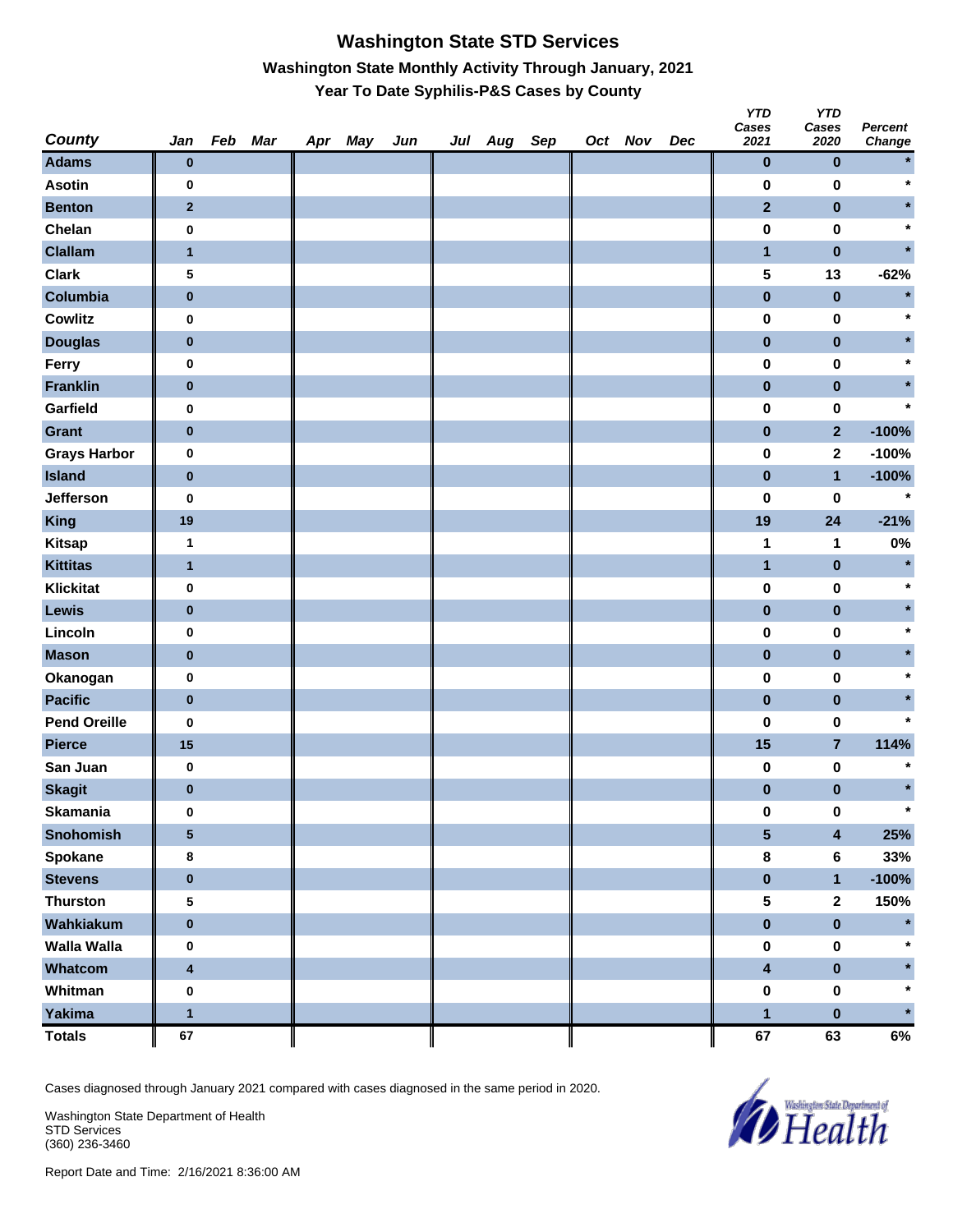# **Washington State STD Services Washington State Monthly Activity Through January, 2021 Year To Date Syphilis-EL Cases by County**

| <b>County</b>       | Jan                     | Feb Mar | Apr May | Jun | Jul Aug Sep |  | Oct Nov | Dec | <b>YTD</b><br>Cases<br>2021 | <b>YTD</b><br>Cases<br>2020 | <b>Percent</b><br>Change |
|---------------------|-------------------------|---------|---------|-----|-------------|--|---------|-----|-----------------------------|-----------------------------|--------------------------|
| <b>Adams</b>        | $\bf{0}$                |         |         |     |             |  |         |     | $\pmb{0}$                   | $\pmb{0}$                   |                          |
| <b>Asotin</b>       | $\bf{0}$                |         |         |     |             |  |         |     | $\pmb{0}$                   | $\bf{0}$                    | $\star$                  |
| <b>Benton</b>       | $\mathbf{1}$            |         |         |     |             |  |         |     | $\overline{\mathbf{1}}$     | $\pmb{0}$                   |                          |
| Chelan              | $\bf{0}$                |         |         |     |             |  |         |     | $\pmb{0}$                   | $\pmb{0}$                   |                          |
| <b>Clallam</b>      | $\bf{0}$                |         |         |     |             |  |         |     | $\pmb{0}$                   | $\pmb{0}$                   |                          |
| <b>Clark</b>        | 5                       |         |         |     |             |  |         |     | 5                           | $\bf 6$                     | $-17%$                   |
| Columbia            | $\pmb{0}$               |         |         |     |             |  |         |     | $\pmb{0}$                   | $\pmb{0}$                   | $\star$                  |
| <b>Cowlitz</b>      | 1                       |         |         |     |             |  |         |     | 1                           | 1                           | $0\%$                    |
| <b>Douglas</b>      | $\bf{0}$                |         |         |     |             |  |         |     | $\pmb{0}$                   | $\pmb{0}$                   | $\star$                  |
| Ferry               | $\bf{0}$                |         |         |     |             |  |         |     | 0                           | $\pmb{0}$                   | $\star$                  |
| <b>Franklin</b>     | $\bf{0}$                |         |         |     |             |  |         |     | $\pmb{0}$                   | $\mathbf{1}$                | $-100%$                  |
| Garfield            | $\bf{0}$                |         |         |     |             |  |         |     | 0                           | $\pmb{0}$                   |                          |
| Grant               | $\bf{0}$                |         |         |     |             |  |         |     | $\pmb{0}$                   | $\pmb{0}$                   |                          |
| <b>Grays Harbor</b> | $\bf{0}$                |         |         |     |             |  |         |     | $\pmb{0}$                   | $\pmb{0}$                   |                          |
| <b>Island</b>       | $\bf{0}$                |         |         |     |             |  |         |     | $\pmb{0}$                   | $\pmb{0}$                   |                          |
| Jefferson           | $\bf{0}$                |         |         |     |             |  |         |     | $\pmb{0}$                   | 0                           |                          |
| <b>King</b>         | 17                      |         |         |     |             |  |         |     | 17                          | 35                          | $-51%$                   |
| <b>Kitsap</b>       | $\bf{0}$                |         |         |     |             |  |         |     | $\pmb{0}$                   | 3                           | $-100%$                  |
| <b>Kittitas</b>     | $\bf{0}$                |         |         |     |             |  |         |     | $\pmb{0}$                   | $\pmb{0}$                   | $\star$                  |
| <b>Klickitat</b>    | $\bf{0}$                |         |         |     |             |  |         |     | $\pmb{0}$                   | $\pmb{0}$                   |                          |
| Lewis               | $\bf{0}$                |         |         |     |             |  |         |     | $\pmb{0}$                   | $\pmb{0}$                   |                          |
| Lincoln             | $\bf{0}$                |         |         |     |             |  |         |     | $\pmb{0}$                   | 0                           |                          |
| <b>Mason</b>        | $\bf{0}$                |         |         |     |             |  |         |     | $\pmb{0}$                   | $\pmb{0}$                   |                          |
| Okanogan            | $\bf{0}$                |         |         |     |             |  |         |     | $\pmb{0}$                   | $\pmb{0}$                   |                          |
| <b>Pacific</b>      | $\pmb{0}$               |         |         |     |             |  |         |     | $\pmb{0}$                   | $\pmb{0}$                   |                          |
| <b>Pend Oreille</b> | 0                       |         |         |     |             |  |         |     | $\pmb{0}$                   | 0                           |                          |
| <b>Pierce</b>       | $\mathbf 3$             |         |         |     |             |  |         |     | $\mathbf{3}$                | $5\phantom{.0}$             | $-40%$                   |
| San Juan            | $\bf{0}$                |         |         |     |             |  |         |     | 0                           | 0                           |                          |
| <b>Skagit</b>       | $\pmb{0}$               |         |         |     |             |  |         |     | $\pmb{0}$                   | $\pmb{0}$                   |                          |
| <b>Skamania</b>     | $\bf{0}$                |         |         |     |             |  |         |     | $\pmb{0}$                   | $\pmb{0}$                   |                          |
| <b>Snohomish</b>    | $\overline{\mathbf{4}}$ |         |         |     |             |  |         |     | $\overline{\mathbf{4}}$     | $\mathbf{1}$                | 300%                     |
| Spokane             | 5                       |         |         |     |             |  |         |     | 5                           | ${\bf 5}$                   | $0\%$                    |
| <b>Stevens</b>      | $\pmb{0}$               |         |         |     |             |  |         |     | $\pmb{0}$                   | $\pmb{0}$                   | $\star$                  |
| <b>Thurston</b>     | $\pmb{0}$               |         |         |     |             |  |         |     | $\pmb{0}$                   | 3                           | $-100%$                  |
| Wahkiakum           | $\pmb{0}$               |         |         |     |             |  |         |     | $\pmb{0}$                   | $\pmb{0}$                   |                          |
| <b>Walla Walla</b>  | $\bf{0}$                |         |         |     |             |  |         |     | $\pmb{0}$                   | $\pmb{0}$                   |                          |
| Whatcom             | $\pmb{0}$               |         |         |     |             |  |         |     | $\pmb{0}$                   | $\pmb{0}$                   |                          |
| Whitman             | $\bf{0}$                |         |         |     |             |  |         |     | $\pmb{0}$                   | $\pmb{0}$                   | $\star$                  |
| Yakima              | $\mathbf{1}$            |         |         |     |             |  |         |     | $\mathbf{1}$                | $\mathbf{1}$                | $0\%$                    |
| <b>Totals</b>       | $37\,$                  |         |         |     |             |  |         |     | $37\,$                      | 61                          | $-39%$                   |

Cases diagnosed through January 2021 compared with cases diagnosed in the same period in 2020.

Washington State Department of Health STD Services (360) 236-3460

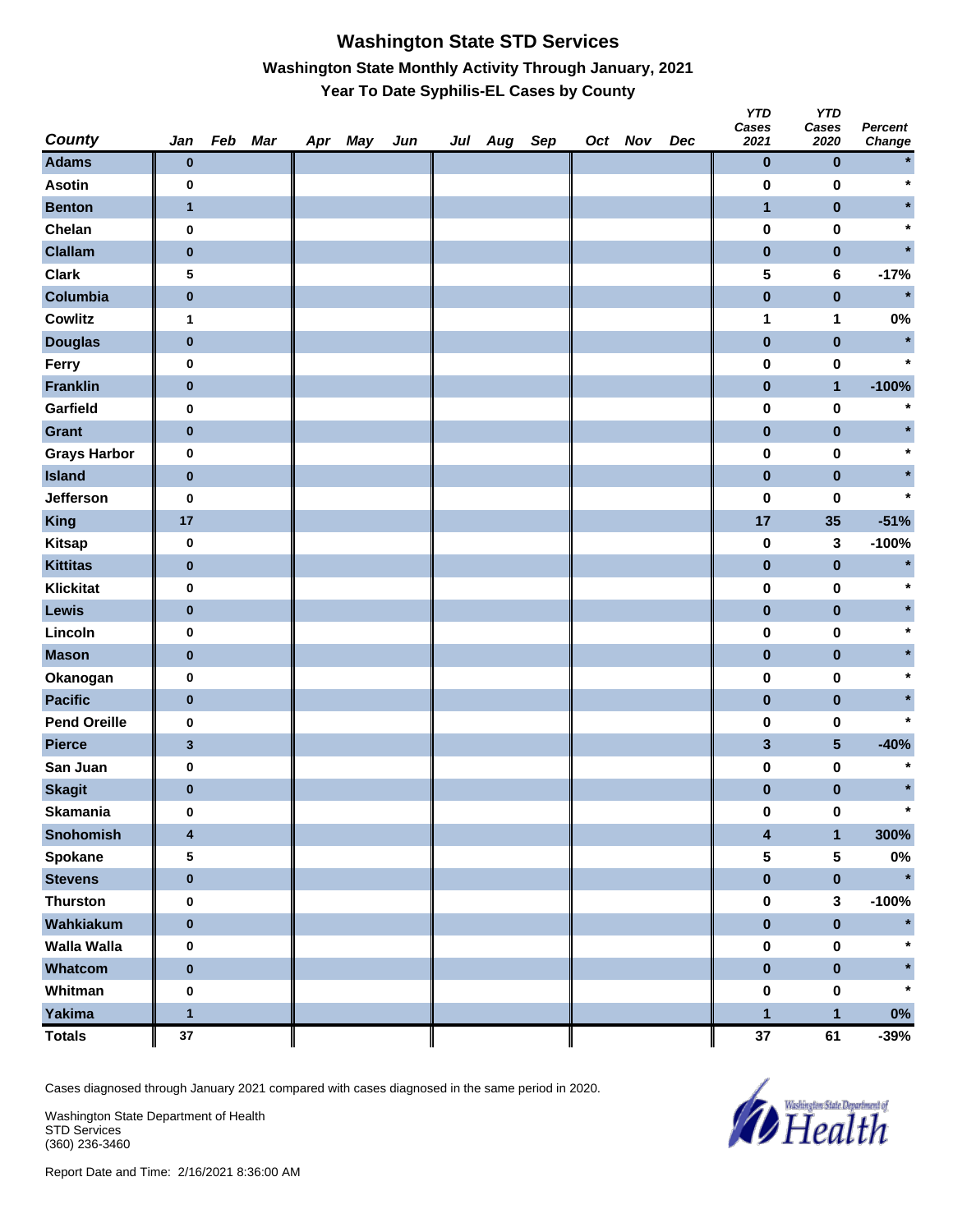#### **Washington State STD Services Washington State Monthly Activity Through January, 2021 Year To Date Syphilis-L/LL Cases by County**

| <b>County</b>       | Jan            | Feb Mar | Apr May | Jun | Jul Aug Sep |  | Oct Nov | Dec | <b>YTD</b><br>Cases<br>2021 | <b>YTD</b><br>Cases<br>2020 | <b>Percent</b><br>Change |
|---------------------|----------------|---------|---------|-----|-------------|--|---------|-----|-----------------------------|-----------------------------|--------------------------|
| <b>Adams</b>        | $\bf{0}$       |         |         |     |             |  |         |     | $\pmb{0}$                   | $\pmb{0}$                   | $\star$                  |
| <b>Asotin</b>       | 0              |         |         |     |             |  |         |     | $\pmb{0}$                   | $\bf{0}$                    | $\star$                  |
| <b>Benton</b>       | $\mathbf{1}$   |         |         |     |             |  |         |     | $\mathbf{1}$                | $\mathbf{1}$                | $0\%$                    |
| Chelan              | $\pmb{0}$      |         |         |     |             |  |         |     | $\pmb{0}$                   | $\pmb{0}$                   | $\star$                  |
| <b>Clallam</b>      | $\pmb{0}$      |         |         |     |             |  |         |     | $\pmb{0}$                   | $\pmb{0}$                   |                          |
| <b>Clark</b>        | $\mathbf{2}$   |         |         |     |             |  |         |     | $\mathbf 2$                 | $\overline{7}$              | $-71%$                   |
| Columbia            | $\pmb{0}$      |         |         |     |             |  |         |     | $\pmb{0}$                   | $\pmb{0}$                   | $\star$                  |
| <b>Cowlitz</b>      | $\mathbf{1}$   |         |         |     |             |  |         |     | 1                           | $\mathbf{2}$                | $-50%$                   |
| <b>Douglas</b>      | $\bf{0}$       |         |         |     |             |  |         |     | $\pmb{0}$                   | $\pmb{0}$                   | $\star$                  |
| Ferry               | 0              |         |         |     |             |  |         |     | $\pmb{0}$                   | $\pmb{0}$                   | $\star$                  |
| <b>Franklin</b>     | $\bf{0}$       |         |         |     |             |  |         |     | $\pmb{0}$                   | $\mathbf{1}$                | $-100%$                  |
| Garfield            | 0              |         |         |     |             |  |         |     | 0                           | $\pmb{0}$                   | $\star$                  |
| <b>Grant</b>        | $\bf{0}$       |         |         |     |             |  |         |     | $\pmb{0}$                   | $\overline{2}$              | $-100%$                  |
| <b>Grays Harbor</b> | $\pmb{0}$      |         |         |     |             |  |         |     | $\pmb{0}$                   | $\mathbf 2$                 | $-100%$                  |
| <b>Island</b>       | $\bf{0}$       |         |         |     |             |  |         |     | $\pmb{0}$                   | $\pmb{0}$                   | $\star$                  |
| <b>Jefferson</b>    | $\pmb{0}$      |         |         |     |             |  |         |     | $\pmb{0}$                   | 0                           | $\star$                  |
| <b>King</b>         | $\overline{7}$ |         |         |     |             |  |         |     | $\overline{7}$              | 20                          | $-65%$                   |
| <b>Kitsap</b>       | 3              |         |         |     |             |  |         |     | 3                           | $\mathbf{2}$                | 50%                      |
| <b>Kittitas</b>     | $\bf{0}$       |         |         |     |             |  |         |     | $\pmb{0}$                   | $\pmb{0}$                   | $\star$                  |
| <b>Klickitat</b>    | $\pmb{0}$      |         |         |     |             |  |         |     | $\pmb{0}$                   | $\pmb{0}$                   | $\star$                  |
| <b>Lewis</b>        | $\mathbf{2}$   |         |         |     |             |  |         |     | $\mathbf{2}$                | $\mathbf{1}$                | 100%                     |
| Lincoln             | 0              |         |         |     |             |  |         |     | 0                           | $\pmb{0}$                   | $\star$                  |
| <b>Mason</b>        | $\bf{0}$       |         |         |     |             |  |         |     | $\pmb{0}$                   | $\mathbf{2}$                | $-100%$                  |
| Okanogan            | $\bf{2}$       |         |         |     |             |  |         |     | $\mathbf 2$                 | $\pmb{0}$                   | $\ast$                   |
| <b>Pacific</b>      | $\pmb{0}$      |         |         |     |             |  |         |     | $\pmb{0}$                   | $\pmb{0}$                   |                          |
| <b>Pend Oreille</b> | 0              |         |         |     |             |  |         |     | 0                           | 0                           | $\star$                  |
| <b>Pierce</b>       | 10             |         |         |     |             |  |         |     | 10                          | 10                          | $0\%$                    |
| San Juan            | $\pmb{0}$      |         |         |     |             |  |         |     | 0                           | 0                           | $\star$                  |
| <b>Skagit</b>       | $\bf{0}$       |         |         |     |             |  |         |     | $\pmb{0}$                   | $\pmb{0}$                   | $\star$                  |
| <b>Skamania</b>     | $\pmb{0}$      |         |         |     |             |  |         |     | $\pmb{0}$                   | $\pmb{0}$                   | $\star$                  |
| <b>Snohomish</b>    | $\bf 6$        |         |         |     |             |  |         |     | $\bf 6$                     | $\overline{\mathbf{4}}$     | 50%                      |
| <b>Spokane</b>      | $\mathbf{2}$   |         |         |     |             |  |         |     | $\mathbf 2$                 | $\overline{7}$              | $-71%$                   |
| <b>Stevens</b>      | $\pmb{0}$      |         |         |     |             |  |         |     | $\pmb{0}$                   | $\pmb{0}$                   | $\star$                  |
| <b>Thurston</b>     | $\mathbf{1}$   |         |         |     |             |  |         |     | 1                           | $\pmb{0}$                   | $\star$                  |
| Wahkiakum           | $\pmb{0}$      |         |         |     |             |  |         |     | $\pmb{0}$                   | $\pmb{0}$                   |                          |
| <b>Walla Walla</b>  | $\pmb{0}$      |         |         |     |             |  |         |     | $\pmb{0}$                   | $\pmb{0}$                   |                          |
| Whatcom             | $\mathbf{1}$   |         |         |     |             |  |         |     | $\mathbf{1}$                | $\overline{2}$              | $-50%$                   |
| Whitman             | $\pmb{0}$      |         |         |     |             |  |         |     | $\pmb{0}$                   | $\pmb{0}$                   | $\star$                  |
| <b>Yakima</b>       | $\mathbf{1}$   |         |         |     |             |  |         |     | $\mathbf{1}$                | $\mathbf{1}$                | $0\%$                    |
| <b>Totals</b>       | 39             |         |         |     |             |  |         |     | 39                          | 64                          | $-39%$                   |

Cases diagnosed through January 2021 compared with cases diagnosed in the same period in 2020.

Washington State Department of Health STD Services (360) 236-3460